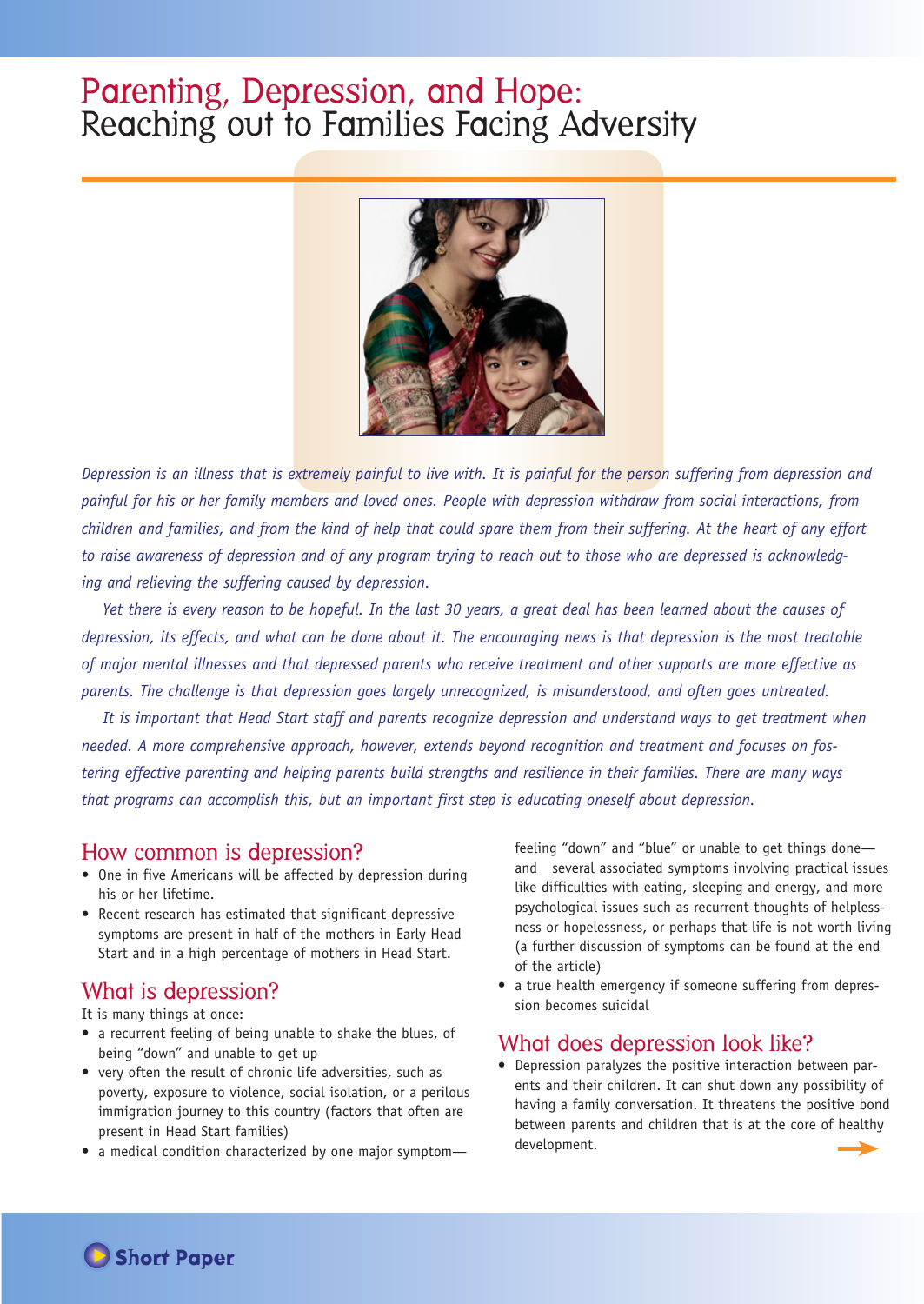• Depression causes parents to withdraw and fail at other life tasks. Studies of mothers in poverty find that those who are depressed are not able to take advantage of available resources and are more likely to lose food stamps or housing; they are less likely to be able to maintain jobs; and they are more likely to be overwhelmed by their children.

#### How does depression affect the work of Head Start?

Depression and the fostering of resilience in the face of depression occur at four levels and involve four stories: the individual's story, the family's story, the caregiver/Head Start's story, and the community's story.

Depression affects people profoundly. It causes parents to doubt themselves and fear that they have harmed their children. It leaves them unable to take pleasure in their usual activities. It affects all their interactions with their families; in turn, families are bewildered by the changes that depression brings to a parent. In this sense, depression is a family calamity. The caregiving system, which includes treatment for depression or engagement with Head Start staff, can help depressed parents. In the community there may be risk factors (i.e., exposure to violence), but there also are resources (i.e., neighborhood organizations, religious organizations, and schools) that represent the opportunity for supportive experiences.

It is important to remember that depression can affect parents who are under stress—bereavement, exposure to violence, loss of jobs, and poverty—but also can be present in parents who suffer in silence. Depression can cause certain parents to be difficult to connect with, can cause them to stay away from Head Start, and can cause difficulties for their children.

**Reaching out to these parents provides an enormous opportunity because depression can be overcome.** One of the most natural settings in which to reach out is at Head Start programs. The core of overcoming depression is to help parents reengage as effective parents. This means encouraging positive interactions between parents and children, and increasing parents' understanding of the difficulties they face and the resources available. Head Start staff are well qualified to do this type of parent outreach, yet staff also must be committed to learn about this illness and deepen their own professional skill.

### What does this work require from Head Start programs?

- **Knowledge:** Basic information about the signs and symptoms
- of depression, factors of resilience, and the spectrum of responses to depression.
- **Skill:** Strategies for engaging families, especially those that are hard to reach, and an understanding of how to build a system for resource and referral within Head Start.
- **Understanding:** Opportunities for staff to understand how

their roles contribute to effective parent outreach and to work together as a team in making meaningful contact with those in need. This requires time for information sharing, reflection, planning, and consistent supervision.

- **Commitment:** Creating an environment that supports mental health in all children and adults, including staff members, with a special emphasis on self-care, effective staff communication, and the promotion of social and emotional growth.
- **Treatment:** What is most important is recognizing depression and helping to get treatment to those who have the illness. The medical community offers excellent treatment choices, including therapy, medication, and education about the positive effects of exercise and a healthy diet. Others may look to the support found in their spiritual communities, in literature, or in their own network of friends and neighbors. Finding the right treatment helps relieve symptoms and alleviate suffering, and enables the person with depression to return to normal functioning. At the same time, many people are reluctant to seek treatment—because of stigma, lack of access, or misunderstanding—so it is often necessary to help them get treatment. Ultimately, it is the individual's choice to accept treatment or not.

Above all, it is important to consider prevention and health promotion in families at high risk. Just as there has been dramatic progress in treatments for depression, so has there been dramatic progress in prevention of illness and health promotion. These are basic principles of Head Start and also of Family Connections.

### Trying to decide whether a parent seems depressed to you?

**Some signs to look for:**

- **Moods:** observable sadness, irritability, anger, and/or tearfulness. Perhaps things that normally would be minor annoyances feel extremely upsetting, such as a child spilling food or having a hard time getting ready to go home at the end of the day.
- **Feelings:** exhausted, forgetful, disorganized, sad, rageful, irritable, hopeless, "empty" or "numb." Stress may make the parent feel anxious, "jumpy," like he/she is "losing it," at times feeling "flooded" with emotion or "overwhelmed." **Behaviors:**
- **Forgetting** appointments or commitments. Depression affects the ability to concentrate and remember, and can cause feelings of hopelessness that affect motivation and the ability to follow through.
- **Sleeping more or less than usual**, having a hard time getting out of bed, difficulties falling asleep, waking up early in the morning and not being able to get back to sleep.
- **Eating more or less than usual** with weight gain or loss of more than 10 pounds.
- **Risk-taking behaviors,** including drug or alcohol use, sometimes in an attempt to numb out sorrow or pain.